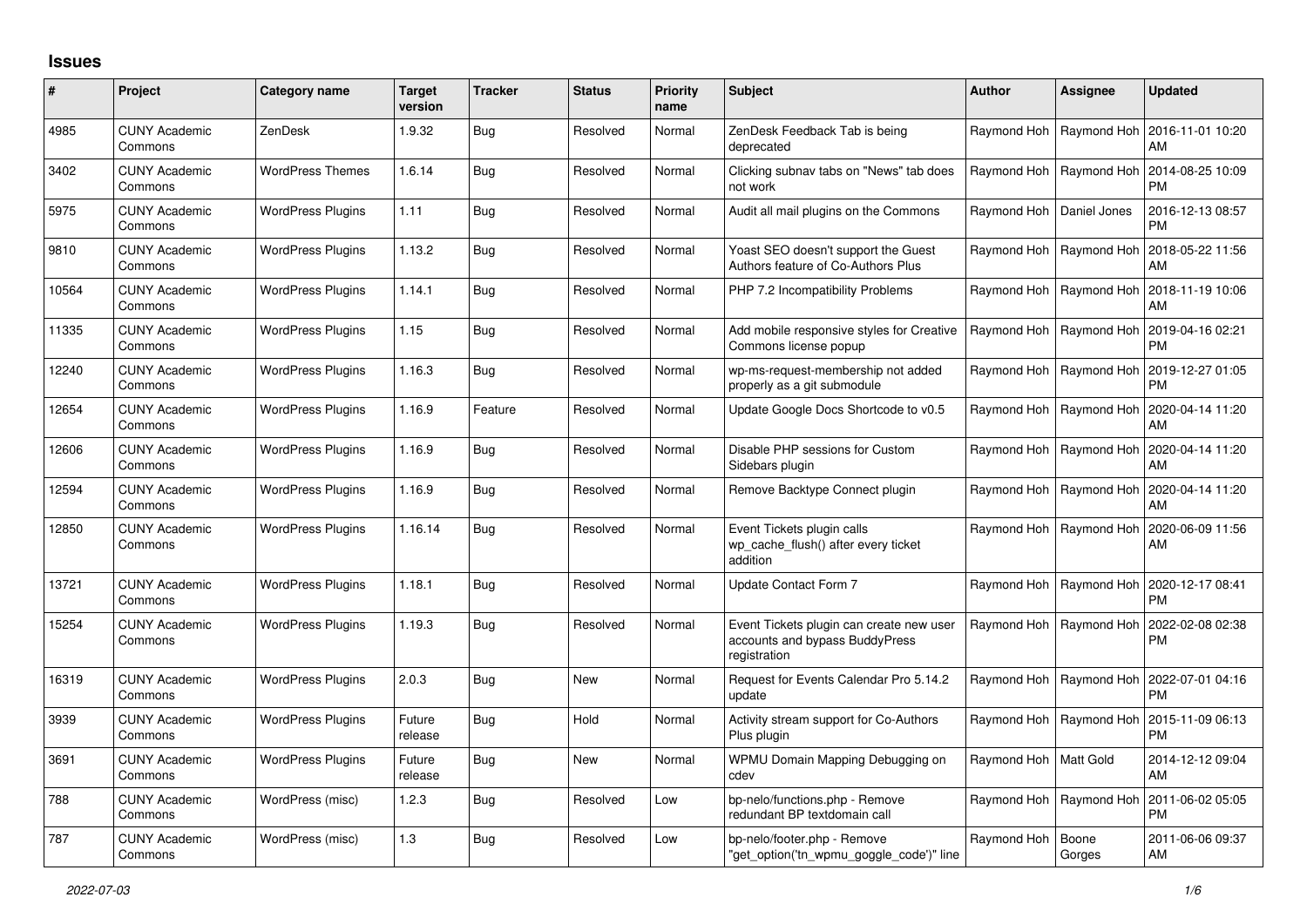| #     | Project                         | <b>Category name</b>    | <b>Target</b><br>version | <b>Tracker</b> | <b>Status</b> | <b>Priority</b><br>name | <b>Subject</b>                                                                                                                        | <b>Author</b>             | <b>Assignee</b>           | <b>Updated</b>                                     |
|-------|---------------------------------|-------------------------|--------------------------|----------------|---------------|-------------------------|---------------------------------------------------------------------------------------------------------------------------------------|---------------------------|---------------------------|----------------------------------------------------|
| 1856  | <b>CUNY Academic</b><br>Commons | WordPress (misc)        | 1.4                      | Bug            | Resolved      | Normal                  | .htpasswd on cdev conflicting with WP<br>cron                                                                                         |                           | Raymond Hoh   Raymond Hoh | 2012-04-24 03:19<br><b>PM</b>                      |
| 2054  | <b>CUNY Academic</b><br>Commons | WordPress (misc)        | 1.4.3                    | <b>Bug</b>     | Resolved      | Normal                  | Fix errors in BP External Activity                                                                                                    |                           | Raymond Hoh   Raymond Hoh | 2012-08-23 01:27<br><b>PM</b>                      |
| 2263  | <b>CUNY Academic</b><br>Commons | WordPress (misc)        | 1.4.13                   | Bug            | Resolved      | Normal                  | Google Docs Shortcode doesn't support<br>older presentations                                                                          |                           | Raymond Hoh   Raymond Hoh | 2012-12-11 06:48<br><b>PM</b>                      |
| 3780  | <b>CUNY Academic</b><br>Commons | WordPress (misc)        | 1.10                     | Bug            | Resolved      | Normal                  | wp-login.php template styling                                                                                                         | Raymond Hoh   Raymond Hoh |                           | 2016-08-24 06:30<br>AM                             |
| 11297 | <b>CUNY Academic</b><br>Commons | WordPress (misc)        | 1.14.11                  | Bug            | Resolved      | Normal                  | Two versions of the same plugin and<br>theme exist                                                                                    | Raymond Hoh               | Boone<br>Gorges           | 2019-04-23 10:44<br>AM                             |
| 11250 | <b>CUNY Academic</b><br>Commons | WordPress (misc)        | 1.14.11                  | Feature        | Resolved      | Normal                  | Update assets needed for GCDI site                                                                                                    |                           | Raymond Hoh   Raymond Hoh | 2019-04-23 09:27<br>AM                             |
| 11855 | <b>CUNY Academic</b><br>Commons | WordPress (misc)        | 1.15.10                  | Bug            | Resolved      | Normal                  | "More Privacy Options" message not<br>showing on login page                                                                           |                           | Raymond Hoh   Raymond Hoh | 2019-09-24 11:09<br>AM                             |
| 12551 | <b>CUNY Academic</b><br>Commons | WordPress (misc)        | 1.17.0                   | Bug            | Resolved      | Normal                  | Preparing for PHP 7.4                                                                                                                 | Raymond Hoh               |                           | 2020-07-14 01:13<br><b>PM</b>                      |
| 14299 | <b>CUNY Academic</b><br>Commons | WordPress (misc)        | 1.18.8                   | <b>Bug</b>     | Resolved      | Normal                  | Remove Site Health scheduled task                                                                                                     | Raymond Hoh   Raymond Hoh |                           | 2021-04-09 06:57<br><b>PM</b>                      |
| 15700 | <b>CUNY Academic</b><br>Commons | WordPress (misc)        | 2.0.0                    | Feature        | Resolved      | Normal                  | Add leave site functionality to "Dashboard<br>> My Sites" in admin area                                                               | Raymond Hoh   Raymond Hoh |                           | 2022-05-26 11:36<br>AM                             |
| 16255 | <b>CUNY Academic</b><br>Commons | WordPress (misc)        |                          | Bug            | <b>New</b>    | Normal                  | Need to define 'MULTISITE' constant in<br>wp-config.php                                                                               | Raymond Hoh               |                           | 2022-06-19 09:31<br>AM                             |
| 7825  | <b>CUNY Academic</b><br>Commons | WordPress (misc)        | Not tracked   Bug        |                | Rejected      | High                    | WP Cron fails to spawn on production                                                                                                  | Raymond Hoh               |                           | 2017-03-27 05:56<br><b>PM</b>                      |
| 5836  | <b>CUNY Academic</b><br>Commons | Upgrades                | 1.9.22                   | <b>Bug</b>     | Resolved      | Normal                  | Memcached caching strategy on new<br>server                                                                                           |                           | Raymond Hoh   Raymond Hoh | 2016-07-26 01:45<br><b>PM</b>                      |
| 11164 | <b>CUNY Academic</b><br>Commons | Spam/Spam<br>Prevention | 1.14.7                   | Bug            | Resolved      | Normal                  | Anonymous blog comments are empty                                                                                                     | Raymond Hoh   Raymond Hoh |                           | 2019-02-26 02:04<br><b>PM</b>                      |
| 5257  | <b>CUNY Academic</b><br>Commons | Social Paper            | 1.9.9                    | Bug            | Resolved      | Normal                  | Social Paper: Comment indicator<br>disappears after adding a comment to a<br>paragraph with no count                                  | Raymond Hoh   Raymond Hoh |                           | 2016-02-25 03:07<br><b>PM</b>                      |
| 9177  | <b>CUNY Academic</b><br>Commons | Social Paper            | 1.12.8                   | Bug            | Resolved      | Normal                  | Social Paper directory not showing any<br>papers                                                                                      | Raymond Hoh               | Raymond Hoh               | 2018-02-13 01:10<br><b>PM</b>                      |
| 15029 | <b>CUNY Academic</b><br>Commons | Social Paper            | 1.18.24                  | <b>Bug</b>     | Resolved      | Normal                  | Social papers with post passwords should   Raymond Hoh   Raymond Hoh   2021-12-02 04:15<br>not record 'new_cacsp_edit' activity items |                           |                           | <b>PM</b>                                          |
| 16313 | <b>CUNY Academic</b><br>Commons | Social Paper            | 2.0.2                    | Bug            | Resolved      | Normal                  | "My Papers" admin nav should be<br>removed for users without any papers                                                               |                           |                           | Raymond Hoh   Raymond Hoh   2022-06-29 11:31<br>AM |
| 5850  | <b>CUNY Academic</b><br>Commons | Server                  | 1.9.22                   | Bug            | Resolved      | Normal                  | New server -<br>\$_SERVER['REMOTE_ADDR'] using<br>private IP instead of user IP                                                       |                           | Raymond Hoh   Raymond Hoh | 2016-07-29 02:42<br>PM                             |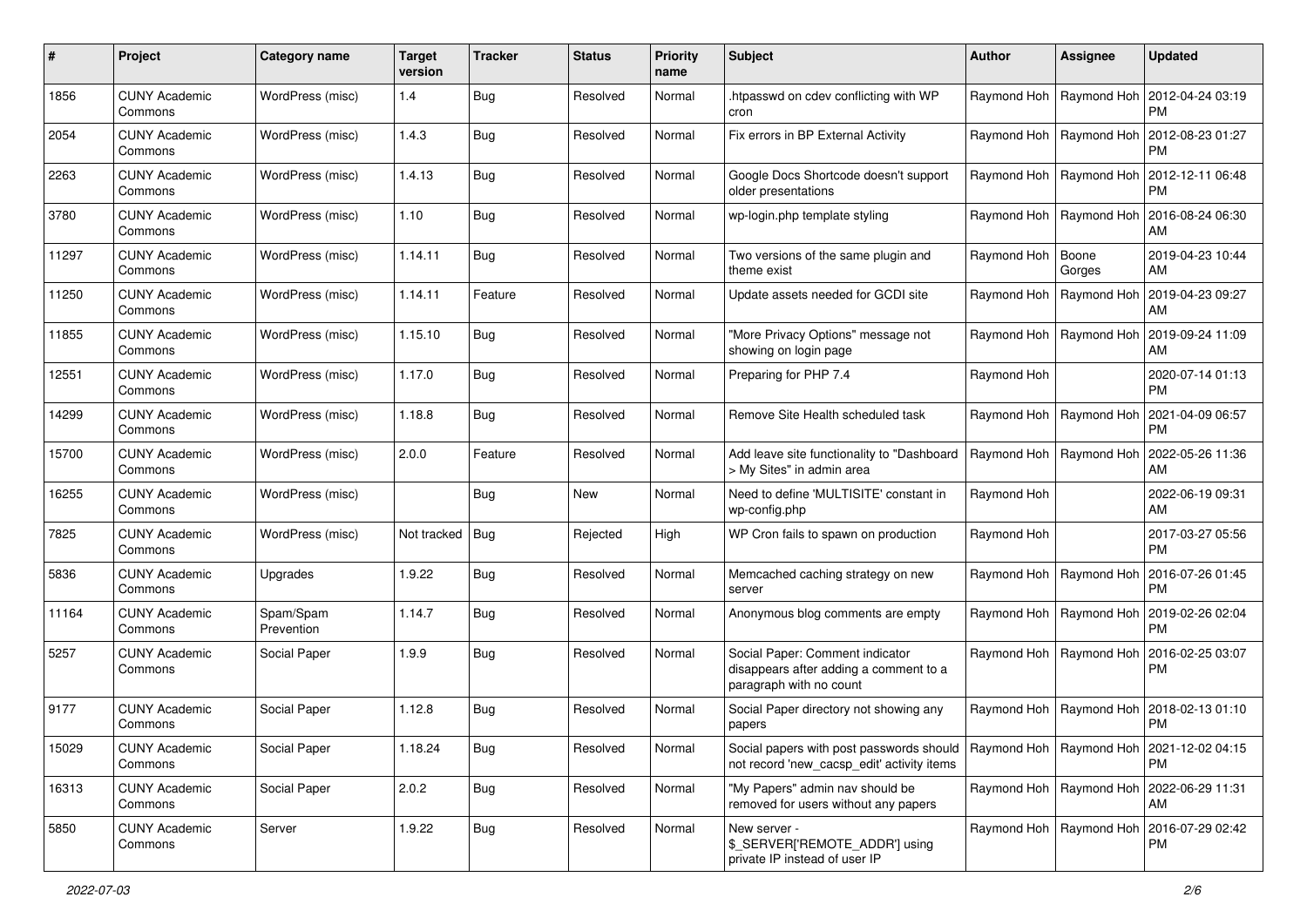| #     | Project                         | Category name  | <b>Target</b><br>version | <b>Tracker</b> | <b>Status</b> | <b>Priority</b><br>name | <b>Subject</b>                                                                           | <b>Author</b>             | <b>Assignee</b>           | <b>Updated</b>                |
|-------|---------------------------------|----------------|--------------------------|----------------|---------------|-------------------------|------------------------------------------------------------------------------------------|---------------------------|---------------------------|-------------------------------|
| 7815  | <b>CUNY Academic</b><br>Commons | Reply By Email | 1.10.14                  | Bug            | Resolved      | Normal                  | RBE "Connect" button hangs                                                               |                           | Raymond Hoh   Raymond Hoh | 2017-03-21 12:59<br><b>PM</b> |
| 8000  | <b>CUNY Academic</b><br>Commons | Reply By Email | 1.10.17                  | Bug            | Resolved      | Normal                  | Issues with RBE email sent date                                                          |                           | Raymond Hoh   Raymond Hoh | 2017-04-20 10:32<br><b>PM</b> |
| 8891  | <b>CUNY Academic</b><br>Commons | Reply By Email | 1.12.1                   | Design/UX      | Resolved      | Normal                  | Usability improvements for RBE Forum<br>Attachments                                      | Raymond Hoh   Raymond Hoh |                           | 2017-11-13 06:07<br><b>PM</b> |
| 9066  | <b>CUNY Academic</b><br>Commons | Reply By Email | 1.12.6                   | Bug            | Resolved      | Normal                  | RBE error email not firing for new topics<br>when attachment is too large                |                           | Raymond Hoh   Raymond Hoh | 2018-01-08 04:49<br><b>PM</b> |
| 9202  | <b>CUNY Academic</b><br>Commons | Reply By Email | 1.12.8                   | Bug            | Resolved      | Normal                  | Attachment error emails missing topic<br>name                                            |                           | Raymond Hoh   Raymond Hoh | 2018-02-13 10:49<br>AM        |
| 13332 | <b>CUNY Academic</b><br>Commons | Reply By Email | 1.17.4                   | Bug            | Resolved      | Normal                  | 'Reply-To' email header can be corrupted<br>in WordPress 5.5                             |                           | Raymond Hoh   Raymond Hoh | 2020-09-22 12:08<br><b>PM</b> |
| 13966 | <b>CUNY Academic</b><br>Commons | Reply By Email | 1.18.5                   | Bug            | Resolved      | High                    | Replying by email to a trashed or<br>spammed forum topic causes a fatal error            |                           | Raymond Hoh   Raymond Hoh | 2021-02-09 02:32<br><b>PM</b> |
| 16177 | <b>CUNY Academic</b><br>Commons | Reply By Email |                          | Bug            | <b>New</b>    | Normal                  | Switch to Inbound mode for RBE                                                           |                           | Raymond Hoh   Raymond Hoh | 2022-05-30 04:32<br><b>PM</b> |
| 16176 | <b>CUNY Academic</b><br>Commons | Reply By Email | Not tracked   Bug        |                | Resolved      | Normal                  | Set up app password for GMail IMAP<br>account                                            | Raymond Hoh               | Boone<br>Gorges           | 2022-05-31 05:53<br><b>PM</b> |
| 14909 | <b>CUNY Academic</b><br>Commons | Performance    | 1.19.0                   | Bug            | Resolved      | Normal                  | Reducing DB queries and asset loading<br>on the main site                                | Raymond Hoh               | Raymond Hoh               | 2022-01-04 10:30<br>AM        |
| 15144 | <b>CUNY Academic</b><br>Commons | Performance    | 1.19.1                   | Bug            | Resolved      | Normal                  | Move logged-in user checks for bbPress<br>BP Notification Grabber later down the<br>page |                           | Raymond Hoh   Raymond Hoh | 2022-01-11 04:41<br><b>PM</b> |
| 14908 | CUNY Academic<br>Commons        | Performance    |                          | Bug            | New           | Normal                  | Stale object cache on cdev                                                               | Raymond Hoh               | Boone<br>Gorges           | 2021-12-07 09:45<br>AM        |
| 3546  | <b>CUNY Academic</b><br>Commons | My Commons     | 1.7                      | Bug            | Resolved      | High                    | My Commons - New user sees all site<br>activity for "Everything" and "My Sites"<br>tabs  |                           | Raymond Hoh   Raymond Hoh | 2014-10-10 03:12<br><b>PM</b> |
| 3792  | CUNY Academic<br>Commons        | My Commons     | 1.7.13                   | Bug            | Resolved      | Normal                  | My Commons adjustments for<br>BuddyPress 2.2                                             | Raymond Hoh               | Raymond Hoh               | 2015-02-21 06:48<br><b>PM</b> |
| 4083  | <b>CUNY Academic</b><br>Commons | My Commons     | 1.8.1                    | Bug            | Resolved      | Normal                  | My Commons: New users see empty<br>"group joined" activity items                         |                           | Raymond Hoh   Raymond Hoh | 2015-05-26 09:37<br>AM        |
| 9011  | <b>CUNY Academic</b><br>Commons | My Commons     | 1.12.6                   | <b>Bug</b>     | Resolved      | Normal                  | My Commons - Fix "About My Commons"<br>link                                              | Raymond Hoh   Raymond Hoh |                           | 2018-01-09 11:13<br>AM        |
| 10421 | <b>CUNY Academic</b><br>Commons | Meta           | 1.15                     | Feature        | Resolved      | Normal                  | Creative Commons license needs to be<br>updated?                                         | Raymond Hoh   Matt Gold   |                           | 2019-05-07 02:30<br><b>PM</b> |
| 15145 | <b>CUNY Academic</b><br>Commons | Layout         | 1.19.1                   | Bug            | Resolved      | Normal                  | Sitewide footer navigation shows all<br>sub-menu items instead of just primary<br>ones   | Raymond Hoh   Raymond Hoh |                           | 2022-01-04 08:09<br><b>PM</b> |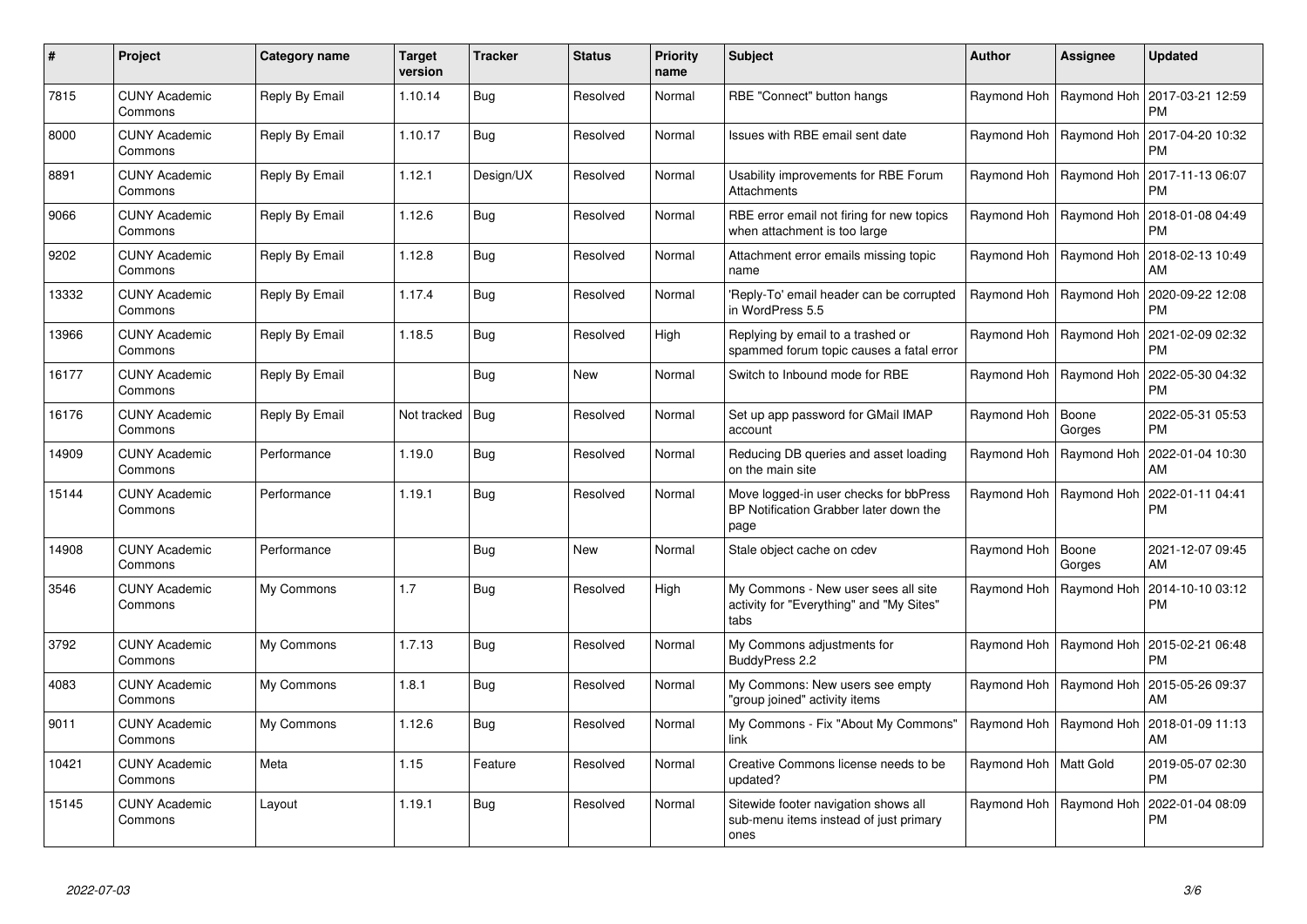| #     | Project                         | <b>Category name</b>           | <b>Target</b><br>version | <b>Tracker</b> | <b>Status</b> | <b>Priority</b><br>name | <b>Subject</b>                                                                        | <b>Author</b> | <b>Assignee</b>           | <b>Updated</b>                                            |
|-------|---------------------------------|--------------------------------|--------------------------|----------------|---------------|-------------------------|---------------------------------------------------------------------------------------|---------------|---------------------------|-----------------------------------------------------------|
| 15213 | <b>CUNY Academic</b><br>Commons | Layout                         | 1.19.2                   | Bug            | Resolved      | Normal                  | Layout for some group interior pages not<br>floating to the right                     |               | Raymond Hoh   Raymond Hoh | 2022-01-24 06:59<br><b>PM</b>                             |
| 13497 | <b>CUNY Academic</b><br>Commons | Internal Tools and<br>Workflow | 1.17.6                   | <b>Bug</b>     | Resolved      | Normal                  | Remove Elemental theme cache files                                                    |               | Raymond Hoh   Raymond Hoh | 2020-10-27 11:00<br>AM                                    |
| 14945 | <b>CUNY Academic</b><br>Commons | Home Page                      | 1.19.0                   | Bug            | Resolved      | Normal                  | Fix News page display after new header<br>and footer                                  | Raymond Hoh   | Raymond Hoh               | 2022-01-04 11:20<br>AM                                    |
| 15480 | <b>CUNY Academic</b><br>Commons | Home Page                      | 1.19.5                   | Bug            | Resolved      | Normal                  | Ensure homepage caches are cleared<br>when blog posts are published on other<br>sites |               | Raymond Hoh   Raymond Hoh | 2022-03-08 12:26<br><b>PM</b>                             |
| 16296 | <b>CUNY Academic</b><br>Commons | Home Page                      | 2.0.2                    | Bug            | Resolved      | Normal                  | 'Visit Profile" link on Member Directory<br>page doesn't work properly                |               |                           | Raymond Hoh   Raymond Hoh   2022-06-29 11:31<br>AM        |
| 4073  | <b>CUNY Academic</b><br>Commons | Group Forums                   | 1.9                      | Bug            | Resolved      | Normal                  | Group forum search should show within<br>group layout                                 |               | Raymond Hoh   Raymond Hoh | 2015-11-10 06:34<br><b>PM</b>                             |
| 9486  | <b>CUNY Academic</b><br>Commons | Group Forums                   | 1.12.11                  | Bug            | Resolved      | Normal                  | Revision logs show up when quoting a full<br>forum post                               |               | Raymond Hoh   Raymond Hoh | 2018-03-27 12:49<br><b>PM</b>                             |
| 14704 | <b>CUNY Academic</b><br>Commons | Group Forums                   | 1.18.16                  | Bug            | Resolved      | Normal                  | <b>Additional bbPress fixes</b>                                                       |               | Raymond Hoh   Raymond Hoh | 2021-08-10 11:16<br>AM                                    |
| 7217  | <b>CUNY Academic</b><br>Commons | Events                         | 1.10.6                   | Bug            | Resolved      | Normal                  | BP Event Organiser issues with WP 4.7<br>and Shortcake                                |               | Raymond Hoh   Raymond Hoh | 2016-12-21 11:57<br><b>PM</b>                             |
| 9203  | <b>CUNY Academic</b><br>Commons | Events                         | 1.12.8                   | Bug            | Resolved      | Normal                  | Filters on the "My Events > Calendar"<br>page no longer display                       | Raymond Hoh   | Boone<br>Gorges           | 2018-02-12 09:40<br><b>PM</b>                             |
| 11891 | CUNY Academic<br>Commons        | Events                         | 1.15.10                  | Bug            | Resolved      | Normal                  | Private group calendar iCal URLs should<br>be accessible without logging in           |               | Raymond Hoh   Raymond Hoh | 2019-09-24 11:09<br>AM                                    |
| 3781  | <b>CUNY Academic</b><br>Commons | <b>Email Notifications</b>     | 1.7.11                   | Bug            | Resolved      | Normal                  | Plain-text email formatting issues                                                    |               | Raymond Hoh   Raymond Hoh | 2015-02-02 01:27<br>AM                                    |
| 6043  | <b>CUNY Academic</b><br>Commons | <b>Email Notifications</b>     | 1.9.28                   | Bug            | Resolved      | Normal                  | Emails should not be sent to<br>noreply@commons.gc.cuny.edu                           |               | Raymond Hoh   Raymond Hoh | 2016-09-19 05:33<br><b>PM</b>                             |
| 5652  | <b>CUNY Academic</b><br>Commons | <b>Email Notifications</b>     | 1.10                     | Bug            | Resolved      | Normal                  | BP Email - Multiple Forum Post email<br>doesn't show content                          | Raymond Hoh   | Raymond Hoh               | 2016-06-27 04:14<br><b>PM</b>                             |
| 5313  | <b>CUNY Academic</b><br>Commons | <b>Email Notifications</b>     | 1.10                     | Bug            | Resolved      | High                    | Migrate over to BuddyPress 2.5 Emails                                                 |               |                           | Raymond Hoh   Raymond Hoh   2016-05-31 11:29<br>AM        |
| 11998 | <b>CUNY Academic</b><br>Commons | <b>Email Notifications</b>     | 1.15.12                  | Bug            | Resolved      | Normal                  | Groupblog post emails can potentially<br>contain the wrong content                    |               | Raymond Hoh   Raymond Hoh | 2019-10-22 11:54<br>AM                                    |
| 13455 | <b>CUNY Academic</b><br>Commons | Domain Mapping                 | 1.18.0                   | Bug            | Resolved      | Normal                  | Switch from WPMU Domain Mapping to<br>Mercator                                        |               | Raymond Hoh   Raymond Hoh | 2020-12-08 11:18<br>AM                                    |
| 14496 | <b>CUNY Academic</b><br>Commons | Domain Mapping                 | Future<br>release        | Bug            | <b>New</b>    | Normal                  | Mapped domain SSO uses third-party<br>cookies                                         |               |                           | Raymond Hoh   Raymond Hoh   2021-05-24 04:03<br><b>PM</b> |
| 14749 | CUNY Academic<br>Commons        | DiRT Integration               | 1.18.18                  | Bug            | Resolved      | Normal                  | 'Digital Research Tools" adminbar item<br>should not show when logged out             |               | Raymond Hoh   Raymond Hoh | 2021-09-07 11:51<br>AM                                    |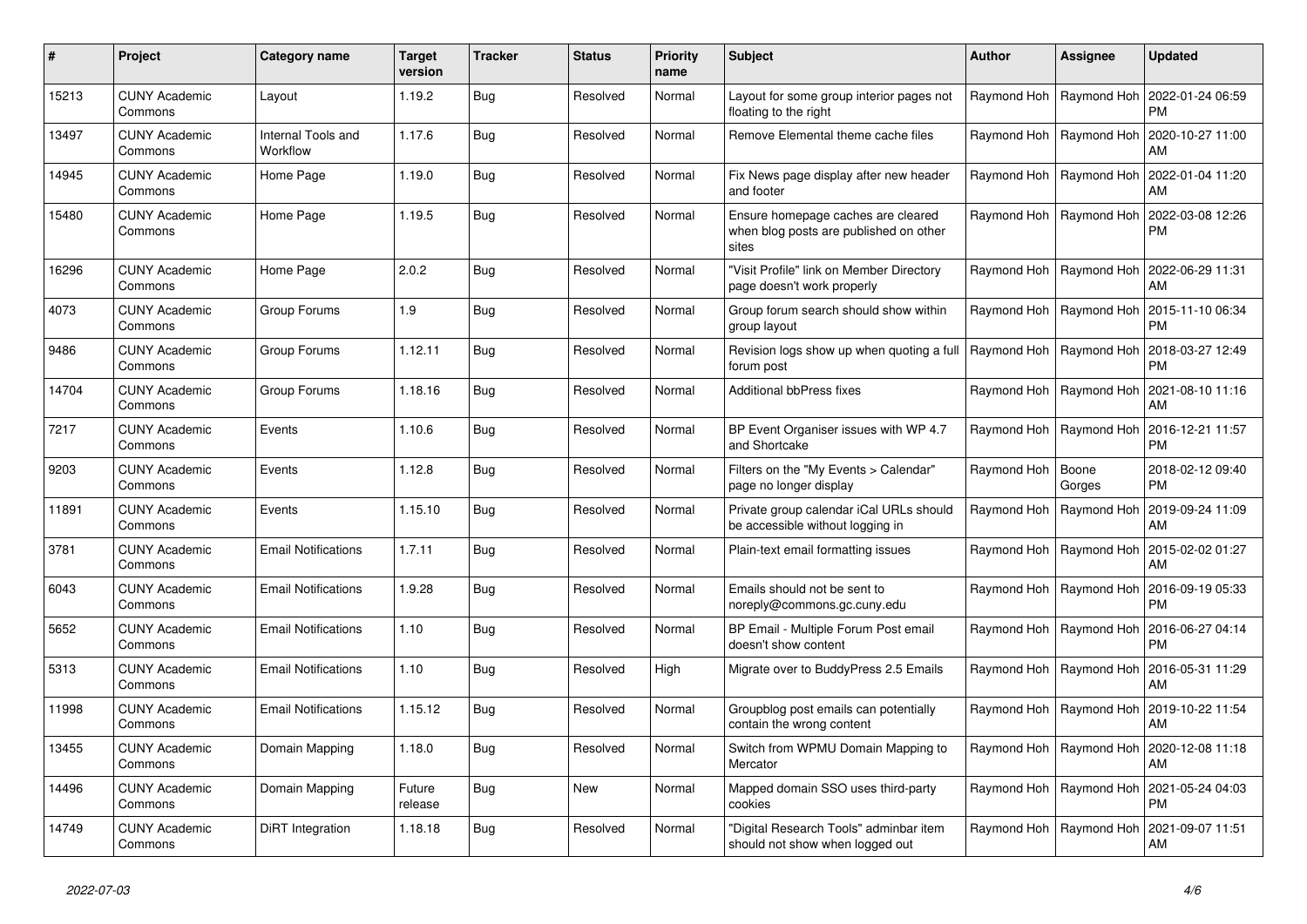| #     | Project                         | Category name            | <b>Target</b><br>version | <b>Tracker</b> | <b>Status</b> | <b>Priority</b><br>name | <b>Subject</b>                                                                                       | <b>Author</b>             | <b>Assignee</b>           | <b>Updated</b>                |
|-------|---------------------------------|--------------------------|--------------------------|----------------|---------------|-------------------------|------------------------------------------------------------------------------------------------------|---------------------------|---------------------------|-------------------------------|
| 9639  | <b>CUNY Academic</b><br>Commons | commonsinabox.org        | Not tracked              | <b>Bug</b>     | Resolved      | Normal                  | Users having problems posting to the<br>forums                                                       | Raymond Hoh               | Boone<br>Gorges           | 2018-04-20 11:37<br>AM        |
| 14276 | <b>CUNY Academic</b><br>Commons | Cavalcade                | Not tracked   Bug        |                | Deferred      | Normal                  | Increase number of workers in Cavalcade                                                              | Raymond Hoh               | Raymond Hoh               | 2021-11-16 02:34<br><b>PM</b> |
| 725   | <b>CUNY Academic</b><br>Commons | BuddyPress (misc)        | 1.2.1                    | <b>Bug</b>     | Resolved      | Normal                  | BP Group Email Subscription - Double<br>notifications                                                | Raymond Hoh               | Boone<br>Gorges           | 2011-05-04 09:28<br>AM        |
| 776   | <b>CUNY Academic</b><br>Commons | BuddyPress (misc)        | 1.2.3                    | Bug            | Resolved      | Low                     | Make sure Blog Authors menu doesn't<br>overflow off visible screen                                   | Raymond Hoh               | Raymond Hoh               | 2011-06-02 09:18<br>AM        |
| 11083 | <b>CUNY Academic</b><br>Commons | BuddyPress (misc)        | 1.14.6                   | Bug            | Resolved      | Normal                  | "My Settings > Export Data" page is blank                                                            | Raymond Hoh   Raymond Hoh |                           | 2019-02-12 12:08<br><b>PM</b> |
| 13859 | <b>CUNY Academic</b><br>Commons | BuddyPress (misc)        | 1.18.3                   | Bug            | Resolved      | Normal                  | Reset current blog in BP MPO Activity<br>Filter plugin                                               | Raymond Hoh               | Raymond Hoh               | 2021-01-26 04:43<br><b>PM</b> |
| 14223 | <b>CUNY Academic</b><br>Commons | BuddyPress (misc)        | 1.18.19                  | Bug            | Resolved      | Normal                  | Non-public site visibility change should<br>update all related site activity visibility to<br>hidden |                           | Raymond Hoh   Raymond Hoh | 2021-10-05 02:03<br><b>PM</b> |
| 15175 | <b>CUNY Academic</b><br>Commons | BuddyPress (misc)        | 1.19.1                   | Bug            | Resolved      | Normal                  | "Load More" button not working correctly<br>on a user's "Commons Profile > Activity"<br>page         | Raymond Hoh               | Raymond Hoh               | 2022-01-11 04:41<br>PM        |
| 15216 | <b>CUNY Academic</b><br>Commons | <b>BuddyPress (misc)</b> | 1.19.2                   | Bug            | Resolved      | Normal                  | Blog posts and comments from private<br>sites shouldn't be visible in sitewide<br>activity stream    |                           | Raymond Hoh   Raymond Hoh | 2022-01-25 11:33<br>AM        |
| 15215 | <b>CUNY Academic</b><br>Commons | BuddyPress (misc)        | 1.19.2                   | Bug            | Resolved      | Normal                  | bbPress adds 'no-js' body CSS class, but<br>doesn't remove the class on all pages                    | Raymond Hoh   Raymond Hoh |                           | 2022-01-25 11:33<br>AM        |
| 15677 | <b>CUNY Academic</b><br>Commons | BuddyPress (misc)        | 2.0.0                    | Bug            | Resolved      | Normal                  | Duplicate email template posts are being<br>created during a BuddyPress upgrade                      | Raymond Hoh               | Raymond Hoh               | 2022-05-26 11:36<br>AM        |
| 11243 | <b>CUNY Academic</b><br>Commons | BuddyPress (misc)        | Future<br>release        | Bug            | <b>New</b>    | Normal                  | Audit bp-custom.php                                                                                  | Raymond Hoh               | Raymond Hoh               | 2022-04-26 11:59<br>AM        |
| 15408 | <b>CUNY Academic</b><br>Commons | Blogs (BuddyPress)       | 1.19.5                   | <b>Bug</b>     | Resolved      | High                    | Pagination broken on Sites Directory                                                                 |                           | Raymond Hoh   Raymond Hoh | 2022-02-22 12:48<br>PM.       |
| 15369 | <b>CUNY Academic</b><br>Commons | Blogs (BuddyPress)       | 2.0.0                    | Design/UX      | Resolved      | Normal                  | "Add Site Icon" overlay on Sites Directory<br>page                                                   |                           | Raymond Hoh   Raymond Hoh | 2022-05-26 11:36<br>AM        |
| 13000 | <b>CUNY Academic</b><br>Commons | Accessibility            | 1.17.0                   | Feature        | Resolved      | Normal                  | New accessible email subscriptions panel                                                             | Raymond Hoh   Raymond Hoh |                           | 2020-07-28 11:09<br>AM        |
| 15127 | <b>CUNY Academic</b><br>Commons | Accessibility            | 1.19.1                   | Bug            | Resolved      | Normal                  | Homepage accessibility enhancements                                                                  |                           | Raymond Hoh   Raymond Hoh | 2022-01-11 04:41<br><b>PM</b> |
| 13614 | <b>NYCDH Community</b><br>Site  |                          |                          | Maintenance    | Duplicate     | Normal                  | New version of Avada                                                                                 | Raymond Hoh               | Jesse<br>Merandy          | 2021-01-22 02:24<br><b>PM</b> |
| 12827 | NYCDH Community<br>Site         |                          |                          | Maintenance    | Resolved      | Normal                  | Events Calendar Pro and Filter Bar plugin<br>update                                                  | Raymond Hoh               | Jesse<br>Merandy          | 2020-05-20 03:33<br>PM        |